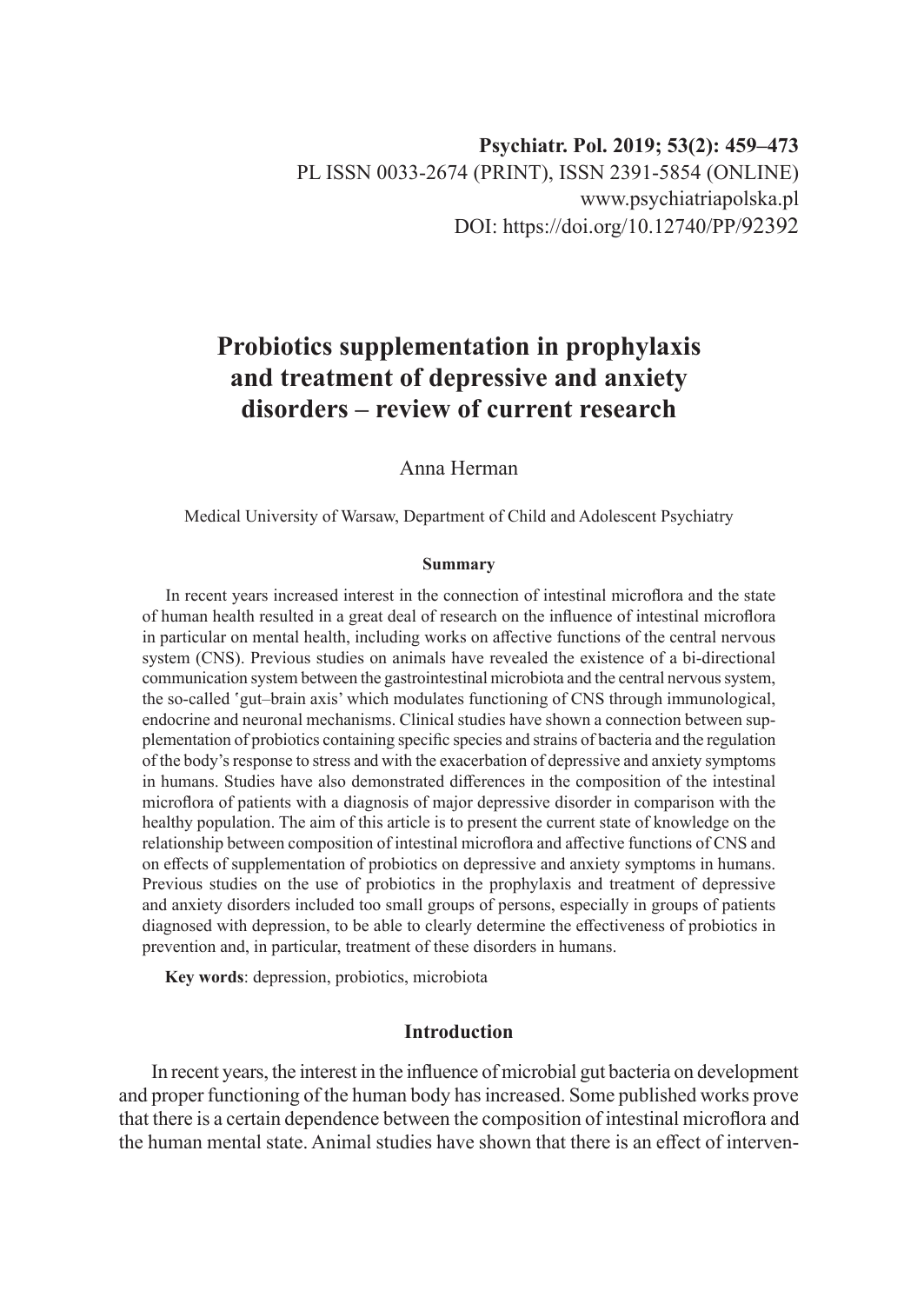tion with probiotics containing specific bacterial strains on the results of behavioral tests; they have allowed us to formulate hypotheses concerning the mechanisms of the influence of intestinal microflora on the central nervous system. The studies also describe experiments on the relationship of administered probiotics with the regulation of body response to stress and exacerbation of depressive and anxiety symptoms in humans. Moreover, they show differences in the intestinal microflora composition of patients diagnosed with major depressive disorder, compared to the healthy population.

## **Aim**

The aim of this article is to present the current state of knowledge on the relationship between composition of intestinal microflora and affective functions of the CNS and on the effects of supplementation of probiotics on depressive and anxiety symptoms in humans.

### **Method**

While preparing the article, the PUBMED database was searched (2004–2018) using the following key words: depression, probiotics, anxiety disorders, and intestinal microbiota. Articles in English and Polish were taken into account.

#### **Intestinal microbiota**

The term 'microbiota', 'microflora' refers to microorganisms – bacteria, fungi, viruses – occurring in a specified environment (e.g., the human body). Definition of 'microbiome' applies to a set of genes of microflora organisms [1].

In the process of evolution, the microbe of the digestive tract has become a commensal organism in its relation to humans (commensalism is the type of relationship between species in which one of the organisms benefits it without harming the other). At the time of birth, the neonate's digestive tract is sterile [2]. Immediately after birth, bacterial colonization occurs; proper colonization of the intestine affects the development of immune tolerance [3, 4], body response to stress [5], angiogenesis [6]. Between the  $5<sup>th</sup>$  and the  $7<sup>th</sup>$  year of life full intestinal microbial stabilization occurs; at the time its composition is similar to microflora of an adult [7, 8]. A number of factors affect the variety of the bacterial flora in adults, including: health condition, age, diet, antibiotic use [9].

It is estimated that the number of microbial cells in the human body is ten times higher than that of our own somatic cells – the microbiota consists of about  $10^{\wedge}14$  cells [10]. The microbiota is composed of more than a thousand species of bacteria, fungi, archaea, and viruses [11]. The most numerous type of bacteria are Firmicutes (64%), Bacteroidetes (23%), Proteobacteria (8%) and Acinetobacter (3%) [12]. The composition of the flora varies depending on the section of the gastrointestinal tract [13]. Intestinal microbiota performs a variety of functions in the body, i.a., it synthesizes B and K vitamins [14], affects the absorption of magnesium, calcium and iron ions,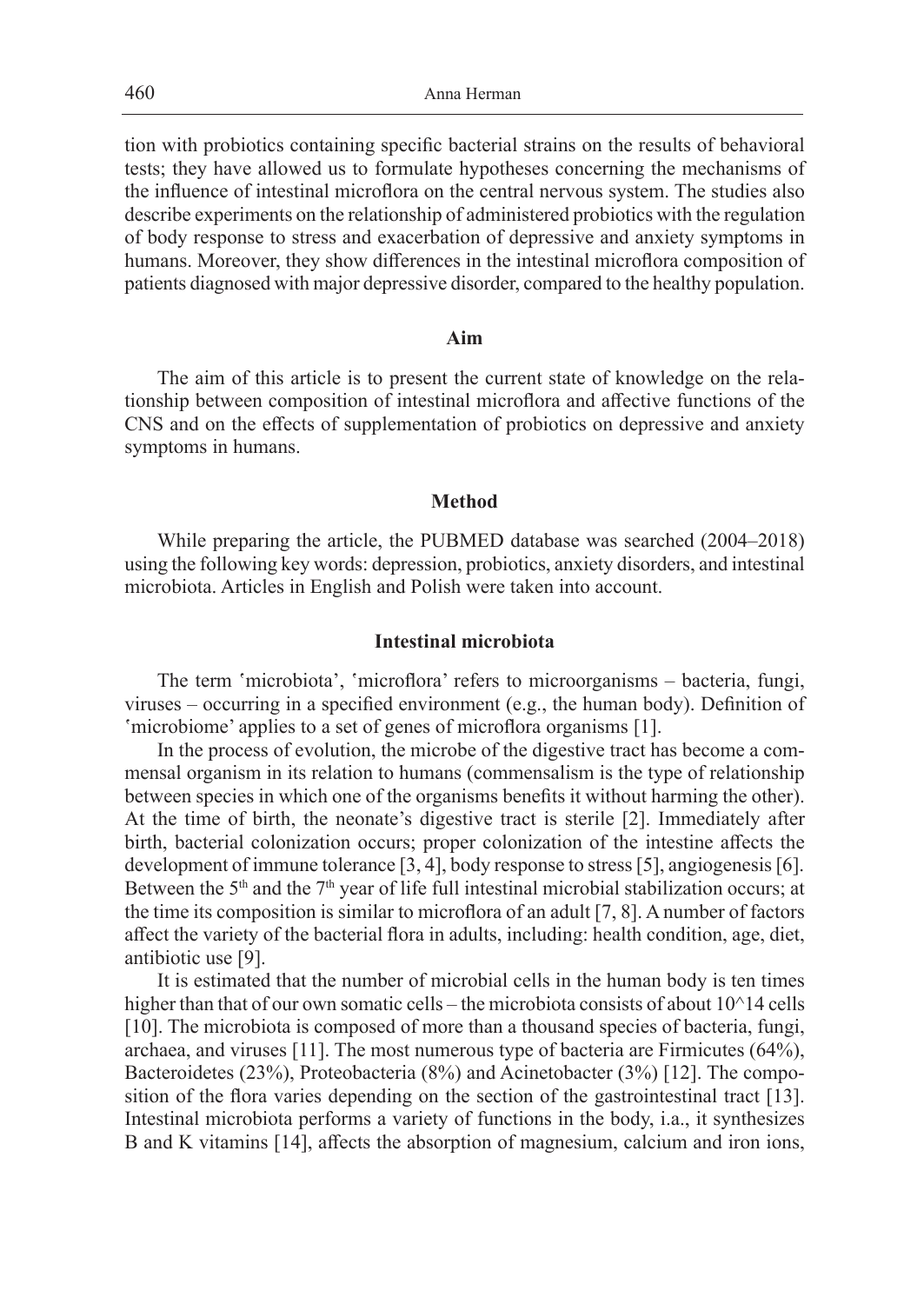conversion of fatty acids, stimulates the development of the immune system [15] and performs protective functions – commensal bacteria compete with pathogenic bacteria for nutrients and receptors on the surface of the intestine. Intestinal bacteria affect the intestinal epithelial tightness by influencing the gene expression of some structural proteins in the so-called tight junctions between intestinal epithelial cells [16].

Increasing awareness of the impact of intestinal microflora on human health resulted in starting the so-called *Human Microbiome Project* in 2008, conducted by the National Institute of Health of the United States, aimed at gaining comprehension of the composition of human microbiota and its relationship to various disease states [11]. Studies on the effects of microbiota influence on tumors, obesity, diabetes and irritable bowel syndrome have been carried out [10]. Research on animal models has revealed that intestinal microbiota may also be associated with the functioning of the central nervous system. It has been stated that children diagnosed with autism have displayed a significant increase of the Clostridium bacteria in comparison to healthy group [17].

One of the research topics addressed in this area is the meaning of the so-called gut-brain axis in mood disorders. The gut-brain axis is a complex, two-way system of dependence between intestinal microflora and brain operation. Fluctuations of intestinal microflora may cause changes in mood and behavior, while psychological stress can cause disturbances of the normal condition of the intestinal microflora [18].

## **Mechanisms of the action of the gut-brain axis in preclinical animal studies**

Studies on animal models provided much knowledge on mechanisms of the influence of intestinal bacteria on the central nervous system and the regulation of mood. Inter alia, it has been proved that the increase of the permeability of the intestinal barrier, leading to the inflammatory reaction is associated with the occurrence of depressive symptoms [19]. It has been shown that probiotics have a positive influence on the integrity of the intestinal barrier, reduce the body's response to stress, increase the level of serotonin and the expression of GABA (γ-aminobutyrylic acid) receptors in the CNS. Intestinal bacteria found in probiotics have also the ability to produce neurotransmitters.

In 2004, Sudo et al. [5] conducted a study on the model of GF (germ free) mice grown in completely sterile conditions, devoid of any intestinal bacterial flora and SPF (specific pathogen free) mice, with normal microbiota devoid of specific pathogens. Both groups of mice were subjected to stressors, which resulted in a higher increase in corticotropin (ACTH) and corticosterone in GF mice than in SPF mice, indicating the functioning mechanism of bacteria through activity modulation of the hypothalamic-pituitary-adrenal axis (HPA). In addition, this study showed that the HPA axis response normalized after colonizing GF mice with bacteria from SPF mice if GF mice were colonized at the early stage of development. Colonization at a later stage of development did not lead to normalization of stress response.

The experiment also proved that GF mice showed lower levels of brain-derived neurotrophic factor (BDNF) in the cortex and hippocampus than SPF mice. BDNF is a protein belonging to the family of nerve growth factors, affecting the development of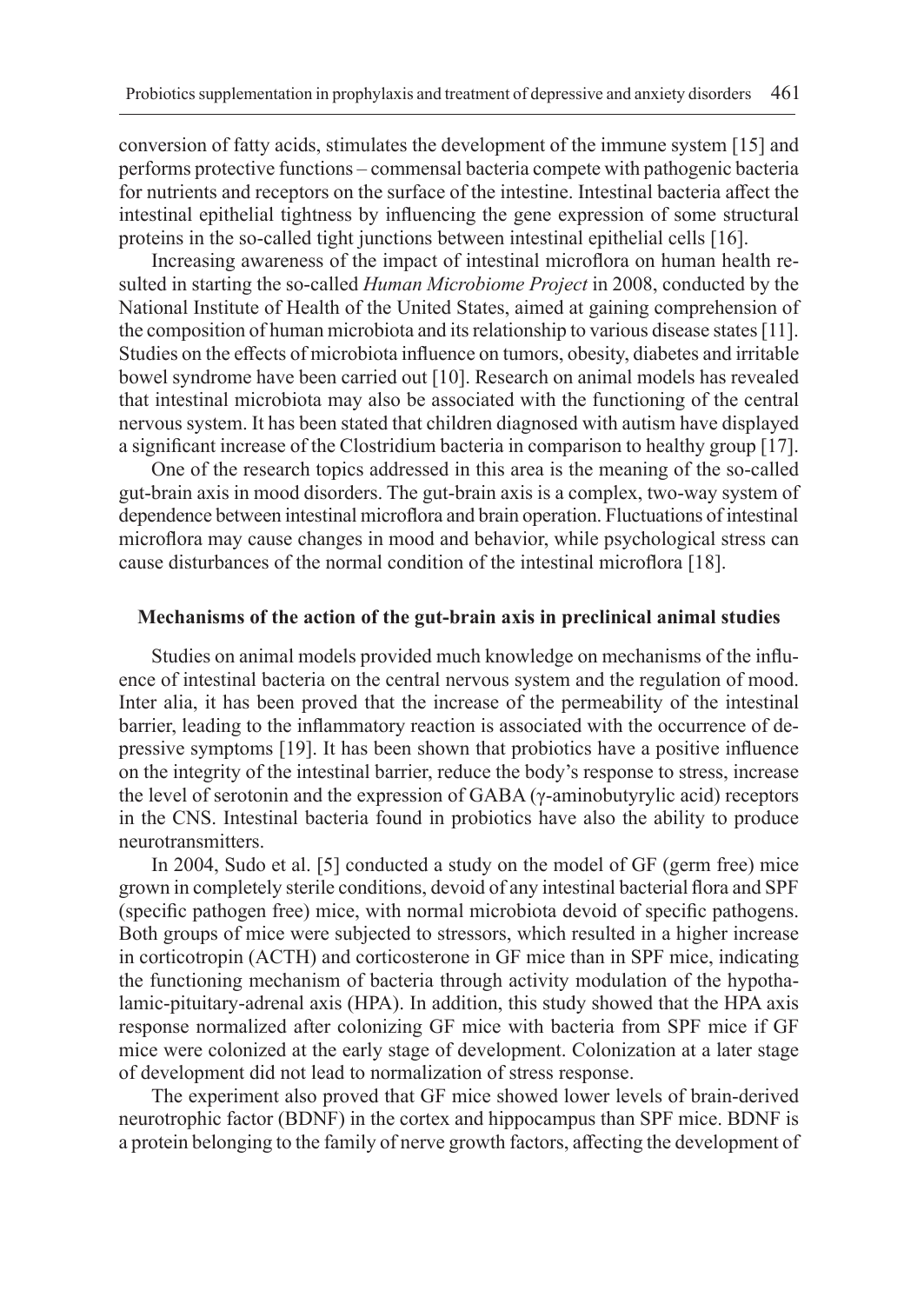serotonergic, dopaminergic, noradrenergic and cholinergic neurons. The relationship between BDNF concentrations in serum and exacerbation of depressive symptoms has been demonstrated (concentration of BDNF measured in plasma corresponds to the concentration in the CNS) [20].

A similar research methodology based on the GF mice model was presented in 2011 by Heijtz et al. [21]; however, no stress factors were used in the experiment. In behavioral tests, it has been proved that GF mice showed less control over their behavior than SPF mice, as manifested by increased motor activity in GF individuals. It was shown again that the colonization of these individuals with the bacteria of SPF mice early in life causes normalization of behavior. This is the consequence of the different expression of genes responsible for inter-synaptic transmission in the brain on which motor functions and anxiety behavior is dependent. The study also showed lower gene expression for BDNF in areas of the brain responsible for feeling anxiety, in particular the hippocampus, amygdala, cingulate gyrus, in GF mice.

The relationship between the development of depression, immune response and bowel function is currently explained by the so-called leaky gut syndrome. Studies have shown that tight junctions deteriorate under stress. Tight junctions are tight connections between intestinal epithelial cells. Loss of integrity between epithelial cells leads to the translocation of intestinal bacteria through the intestinal barrier to the circulatory system [22]. Zareie et al. [23] conducted a study in which they showed that in mice subjected to chronic stress, increased uptake of intestinal bacteria was observed in the intestinal lymph nodes; this indicates a certain weakening of the intestinal barrier. Penetration of bacteria outside the intestinal lumen leads to inflammation in the body. The relationship between elevated markers of inflammation and lowered mood has been observed in animal models for many years [24]. In the same study, it was demonstrated that the probiotic containing Lactobacillus rhamnosus R0011 and Lactobacillus helveticus R0052 prevented the adhesion of pathogenic bacteria to the intestinal epithelium and their translocation to the mice blood vessels. Probiotics compete with pathogenic bacteria for receptors on the surface of the intestinal epithelium; this may explain the influence exerted by probiotics.

The impact of probiotic bacteria on serotonin concentration in the central nervous system was studied by Desbonnet et al. [25]. In the study the levels of tryptophan, the precursor of serotonin, and kynurenine acid, a product of metabolic transformation of tryptophan with a neuroprotective effect [26] in mice treated with a probiotic containing Bifidobacterium infantis 35624 were assessed in relation to individuals from the control group. In the group of mice receiving the probiotic, higher concentrations of both factors were noted. The examined mice were also tested for cytokines: IFN-gamma, TNF-alpha and interleukin-6, whose levels were lower in mice receiving B. infantis. Cytokines lower the amount of tryptophan in the serum, which may affect the occurrence of depressive symptoms. The study shows that the probiotic Bifidobacteria infantis reduces the level of proinflammatory cytokines, which has a positive effect on the redirection of tryptophan to the metabolic pathway of conversion to serotonin (kynurenine pathway). A year later, the same research group presented the results of studies on the maternal separation model where infant mice were separated from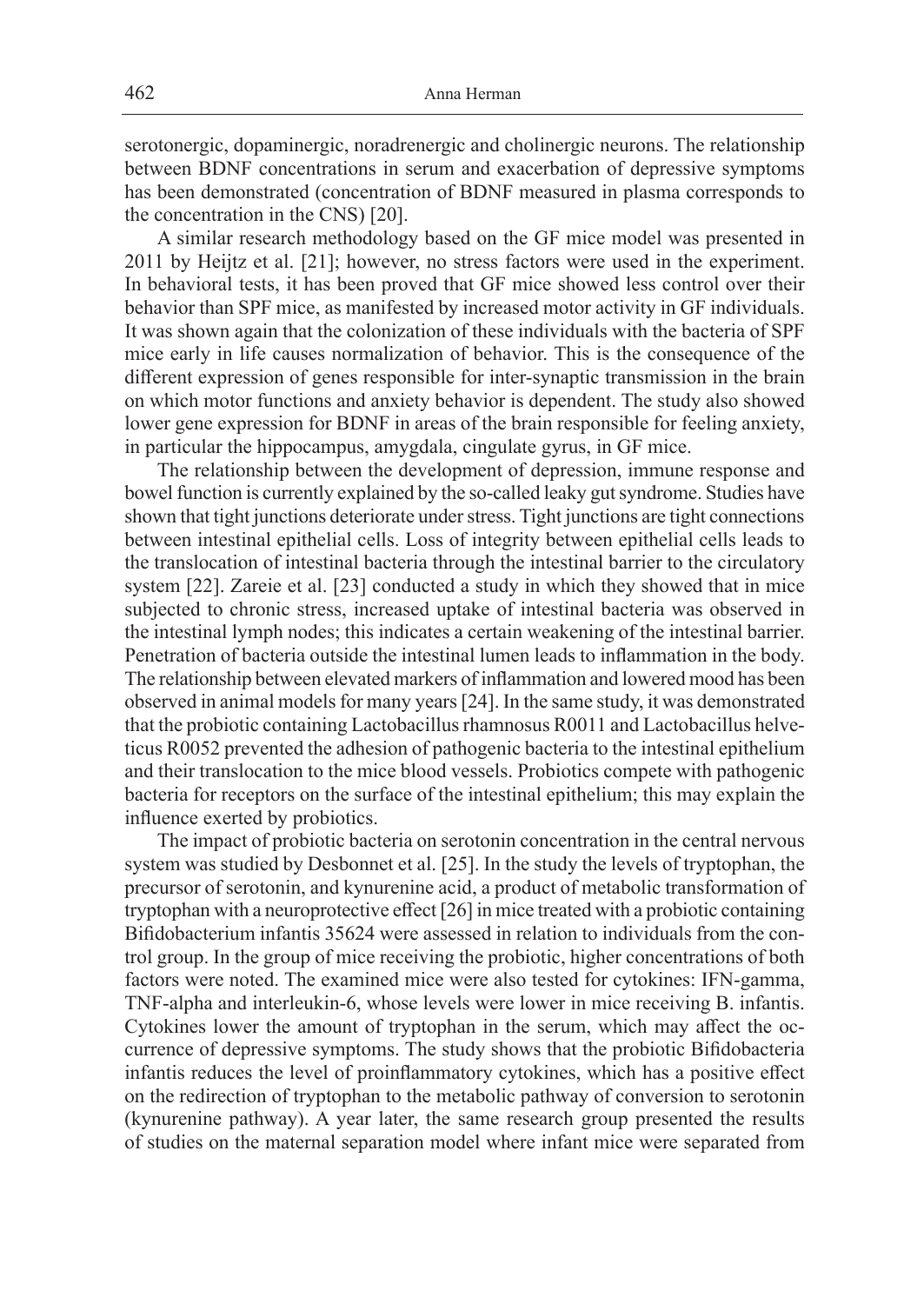mothers in the early-childhood period, confirming the observations described above*.* Separation from mothers causes profound and long-lasting changes in the development of the central nervous system, including the regulation of the body's response to stress. It is a well-established model for studying mental disorders induced with stress (including depression) [22]. In the test experiment, mice were given a probiotic or citalopram. Probiotic therapy resulted in lowering interleukin-6 level, elevation of norepinephrine levels in the brainstem and improvement in behavioral tests. Similar effects were obtained in the group of mice receiving citalopram.

Intestinal bacteria influence the central nervous system via the vagus nerve. Study performed by Bravo et al. in 2011 [27] showed that the administration of Lactobacillus rhamnosus (JB-1) has changed the expression of GABA receptors in the central nervous system and reduced the body's response to stress manifested in the growth of corticosterone level. Administration of probiotics also improved performance in behavioral tests – less anxiety and depressive behaviors have been observed in behavior of tested mice. In mice that underwent vagotomy, the same tests were performed without observing any effects of the kind described above.

Later research has shown that intestinal bacteria produce substances such as noradrenaline, serotonin, melatonin, GABA, histamine, acetylcholine in a sufficiently large amount to affect the host's physiology [28].

Understanding the mechanisms described above that explain the relationship between the regulation of the body's response to stress, pathogenesis of depression and the functioning of the bacterial intestinal flora, as well as the effectiveness of interventions with probiotic bacteria in animal experiments, underlay further research in the field of application of probiotics in treatment of depressive and anxiety disorders in humans.

# **Clinical trials**

The relationship between intestinal and mental disorders was observed, inter alia, on the basis of the frequent co-occurrence of irritable bowel syndrome (IBS) and depressive/anxiety disorders in humans. Studies have shown that even as much as70 to 90% of patients treated for IBS suffered from mood disorders [29]. Most likely, it is the inflammation in the body that plays a common role in the pathogenesis of IBS and depression.

In a clinical study on a group of 28 patients with major depressive disorder and a 23-person control group, Maes et al. [19] confirmed the relationship between elevated levels of inflammatory cytokines and symptoms of depression, so far observed in the animal study described above. The study showed that patients diagnosed with depressive disorders had significantly elevated levels of IgM and IgA immunoglobulins against lipopolysaccharides of the Gram-negative enterobacteria, that occur in the normal intestinal microflora, compared to the control group; this may suggest an involvement of leaky gut syndrome and intestinal bacteria translocation to the circulatory system in the pathogenesis of depression. The hypothesis that changes in the intestinal microbiota may be an etiological factor of mood disorders was put forward at the beginning of the 20<sup>th</sup> century. In 1910, Dr. George Porter Phillips made an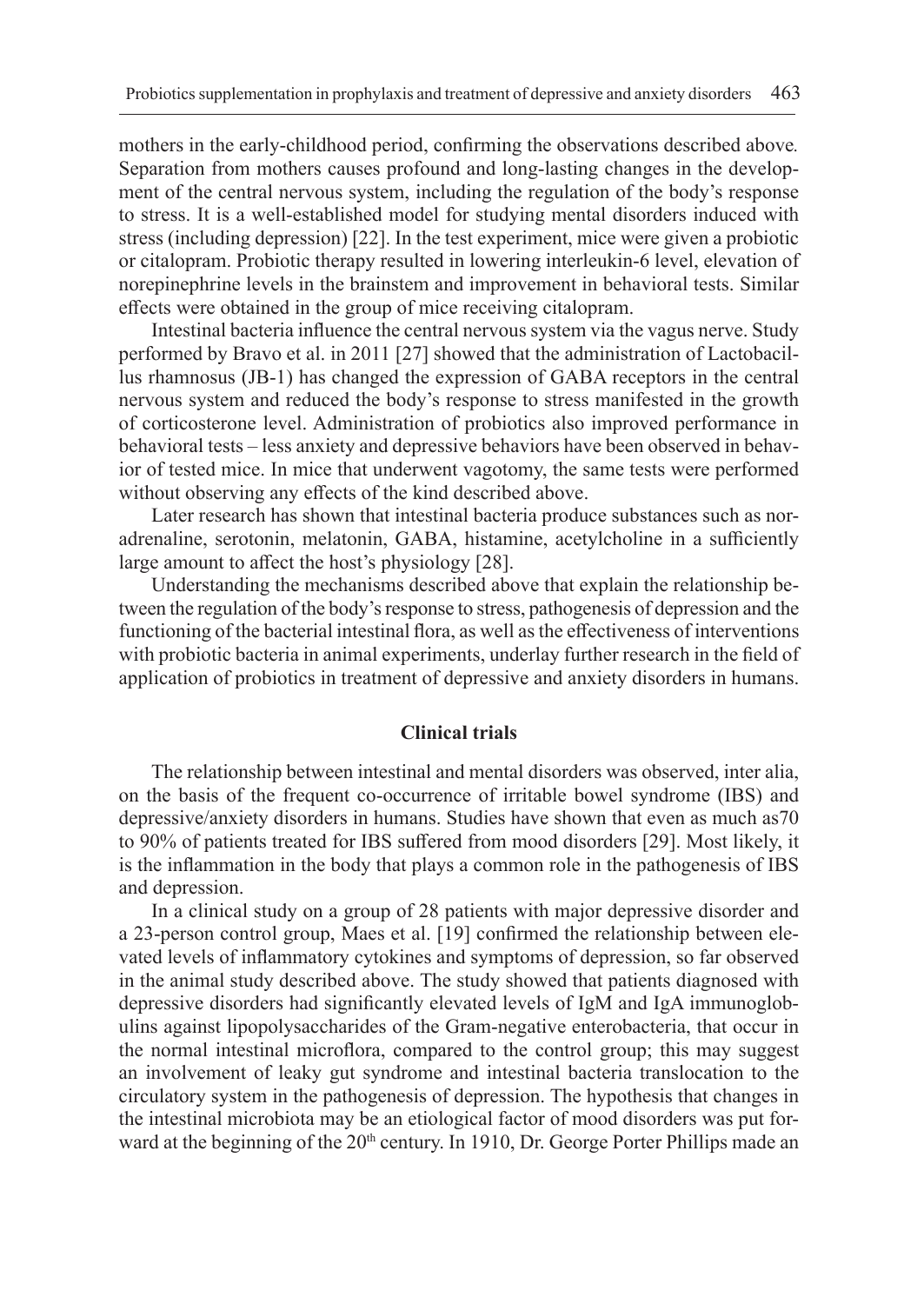attempt to treat adults with 'melancholia' using a gelatin with live lactic acid bacteria; he observed a reduction of depressive symptoms [30].

Two studies were designed to search for correlation between the condition of the intestinal microflora and symptoms of depression. Jiang et al. [31] compared fecal samples of 46 patients with the diagnosis of major depressive disorders to the samples of 30 healthy individuals. The study displayed a statistically significant increased proportion of Bacteroidetes, Proteobacteria and Actinobacteria bacteria and a reduced proportion of Firmicutes in the intestinal microbiota of patients diagnosed with depression. There was also a greater diversity of species in microbiota of patients diagnosed with depression. The study also compared the indicators of inflammation (IL-6, TNF-a, IL-1b) and BDNF levels in the control group and the ill patients. No differences were found in the indicators of inflammation, while BDNF level was lower in patients with depression compared to the healthy subjects.

Naseribafrouei et al. [32] compared the microbiota of 37 patients diagnosed with depression with the microbiota of 18 healthy individuals. There was no significant difference in the diversity of bacterial species in the healthy controls and the ill patients with a slight tendency to a larger number of bacterial species in patients who suffered from depression. In depressed patients, however, the proportion of Bacteroidetes in the composition of microbiota was higher than in healthy ones.

Next to the animal studies, which resulted in a better understanding of the functioning of the gut-brain axis, a few studies in human population were carried out to date; they were designed to supply specific probiotics to the participants and assess their mood changes and/or the severity of anxiety using scales such as: General Health Questionnaire (GHQ), Depression Anxiety and Stress Scale (DASS), Leiden Index of Depression Sensitivity-Revised (LEIDS-r), State-Trait Anxiety Inventory (STAI), Development Behavior Checklist (DBC), Beck Depression Inventory (BDI), Beck Anxiety Inventory (BAI), Hopkins Symptom Checklist (HSCL-90), Hospital Anxiety and Depression Scale (HADS), Perceived Stress Scale (PSS), Coping Checklist (CCL), Profile of Mood State (POMS). Some of the studies evaluated the markers of inflammation and BDNF in the serum or the level of cortisol as an assessment of the body's response to stress. Two studies assessed brain activity in the functional magnetic resonance imaging before and after probiotic supplementation.

The majority of studies described below were conducted on healthy volunteers, one of them concerned patients with chronic fatigue syndrome, two of them involved patients diagnosed with depression, in one of them patients were additionally diagnosed with irritable bowel syndrome.

In a double-blind study conducted by Benton et al. [33], 124 healthy volunteers consumed milk enriched with Lactobacillus casei, a Shirota strain, for 20 days. Volunteers were divided into three subgroups depending on the initial mood. Results – evaluated using the POMS (Profile of Mood States) – showed statistically significant improvement in the mood of the group of people who initially assessed their mood as the most lowered.

In the study conducted by Messaoudi et al. [34], 55 healthy volunteers were given a mixture of probiotic bacteria containing Lactobacillus helveticus R0052 and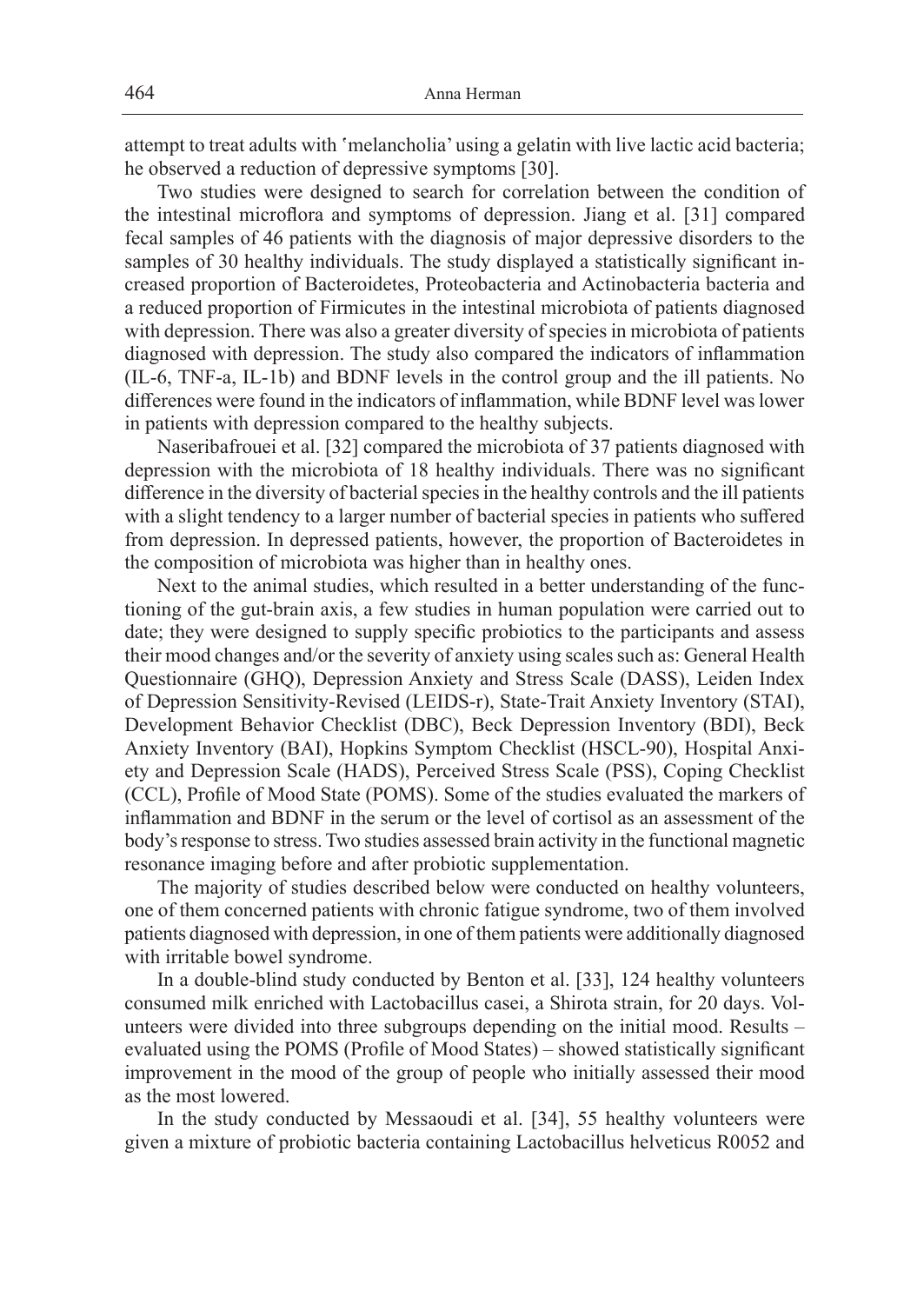Bifidobacterium longum R0175 or placebo for 30 days (double-blind study). Before and after the trial participants were assessed using the Hopkins Symptom Checklist (HSCL-90) and Hospital Anxiety and Depression Scale (HADS), Perceived Stress Scale (PSS), and Coping Checklist (CCL), the level of cortisol in the urine was examined in addition. Probiotic supplementation reduced the severity of anxiety, depression, somatization, anger–hostility indicator in the Hopkins Symptom Checklist (HSCL-90), and improved the results in the Hospital Anxiety and Depression Scale (HADS); there was also a decrease of urinary cortisol level in the group that received the probiotic. Re-examination of 25 patients from the same group of volunteers with the lowest level of stress assessed by the urinary cortisol level at the beginning of the study revealed a sustained improvement in HSCL-90 and HADS scores [35].

Chung et al. [36] in 2014 conducted a study aimed at the assessment of cognitive functions and mood after 12-week administration of a probiotic containing Lactobacillus helveticus IDCC3801 bacteria to 35 healthy people at the age of 60–75. The patients' mood was evaluated using the Perceived Stress Scale (PSS) and the Geriatric Depression Scale-Short Form (GDS-SF). In this study, no significant improvement in the mood was found after the intervention. The study also assessed the level of BDNF; there was no increase in BDNF after the intervention.

In 2012, Shinkai et al. [37] conducted a study involving 300 healthy volunteers at the age of 65 or older. Participants of the study were divided into three groups: group taking high dose of Lactobacillus pentosus strain b240, group taking low dose of the same probiotic and the last group was given placebo. The study lasted for 20 weeks. Patients were evaluated for mood and the level of stress before and after the intervention with the POMS and a questionnaire to assess the quality of life (SF-36v2 Health Survey, containing items concerning anxiety and mood as elements affecting the quality of life of the subjects). The results of the experiment showed a statistically significant improvement in well-being and subjective perception of subjects' health in the group receiving probiotics compared to the placebo group.

In a double-blind study by Östlund-Lagerström et al. [38], 290 healthy subjects aged 65 and over, received Lactobacillus reuteri DSM 17938 or placebo for 12 weeks. Depression and anxiety symptoms were assessed using the HADS, the severity of patients' stress was assessed using the Perceived stress scale (PSS) and the EQ-5D-5L scale (EQ-5D index and EQ-VAS) was used for subjective assessment of the quality of life of the subjects. After probiotic intervention, there was no improvement in severity of depressive and anxiety symptoms in patients whose baseline questionnaires revealed presence of such symptoms. There was also no reduction in stress or difference in the general well-being of patients receiving the probiotic compared to the placebo group after 12 weeks of study.

Steenbergen et al. [39] examined a group of 40 healthy students who received a probiotic containing Bifidobacterium bifidum W23, Bifidobacterium lactis W52, Lactobacillus acidophilus W37, Lactobacillus brevis W63, Lactobacillus casei W56, Lactobacillus salivarius W24, and Lactococcus lactis W19, and W58 or placebo for 28 days. Participants were assessed before and after the intervention using the following scales: the Beck Anxiety Inventory (BAI), Beck Depression Inventory II (BDI-II) and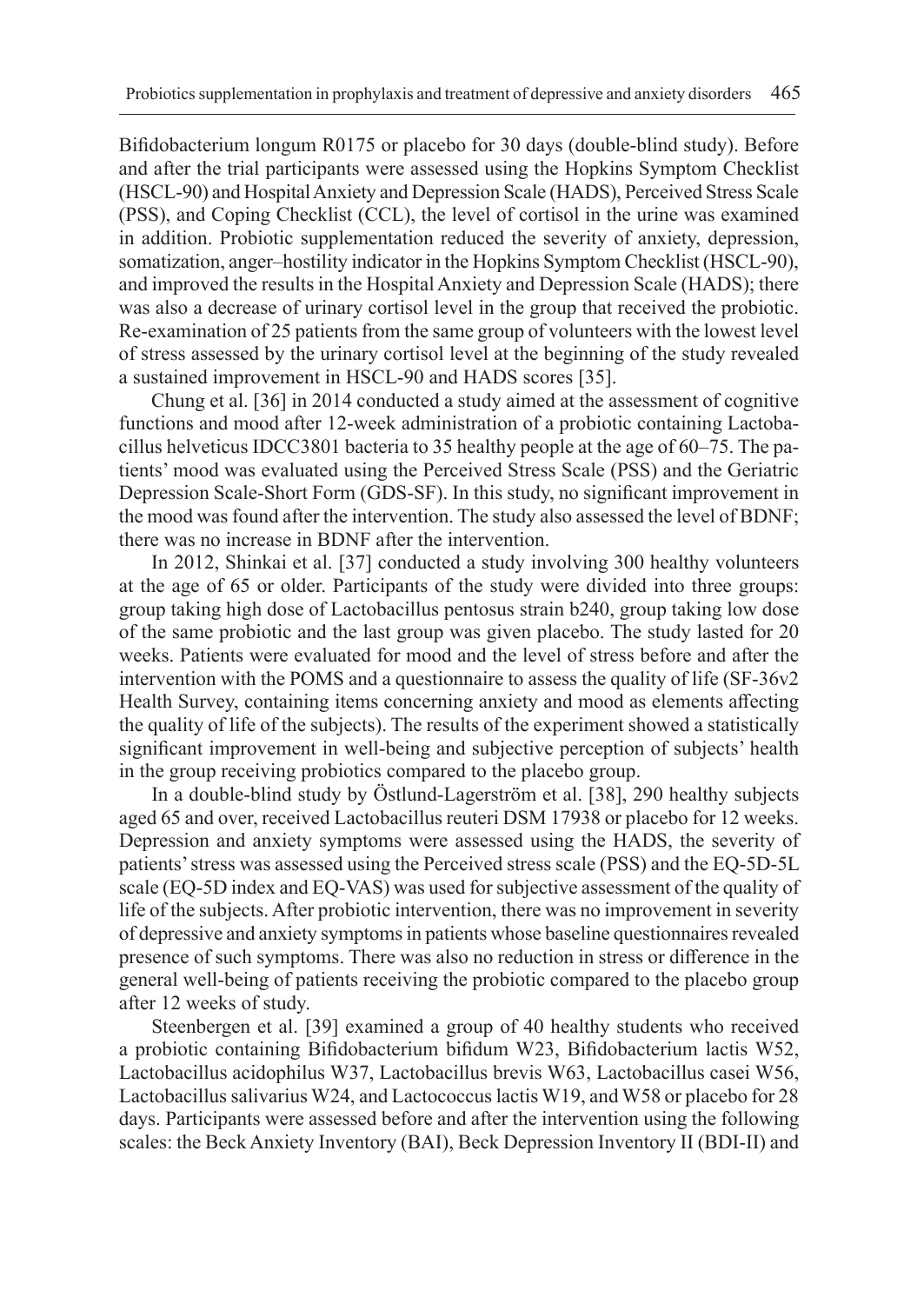Leiden index of Depression Sensitivity Scale (LEIDS-r). No differences were found in the first two questionnaires, nevertheless the initial score was very low in the healthy volunteers, which could be the reason of no change observed after the intervention. The probiotic supplementation influenced the reduction of a cognitive response to lowered mood, especially in the form of ruminations and aggressive thoughts measured on the Leiden scale.

In a study by Mohammadi et al. [40], 70 patients – petrochemical workers, received a probiotic containing Lactobacillus casei, Lactobacillus acidophilus, Lactobacillus rhamnosus, Lactobacillus bulgaricus, Bifidobacterium breve, Bifidobacterium longum, and Streptococcus thermophilus (strains of probiotic bacteria were not specified) or placebo for 6 weeks. Participants mood was assessed at the beginning and at the end of the study using the General Health Questionnaire (GHQ) and Depression Anxiety and Stress Scale (DASS). The level of cortisol in the serum of participants was also evaluated at the beginning and at the end of the intervention. The study showed a statistically significant improvement in mood of the group receiving the probiotic, but showed no difference in the activity of the HPA axis measured by evaluating the serum cortisol level.

Romijn et al. [41] supplied a probiotic containing Lactobacillus helveticus R0052, Bifidobacterium longum R017579 (strain I-1722 in the French National Collection of Cultures of Microorganisms [CNCM], Institut Pasteur, Paris, France) to 79 participants with depressive symptoms on self-report mood measures for 8 weeks. The study evaluated the impact of the probiotics on mood and anxiety using the Montgomery-Åsberg Depression Rating Scale (MADRS), Improved Clinical Global Impressions (iCGI), Global Assessment of Functioning (GAF), DASS-42, and QIDS-SR16. Levels of proinflammatory cytokines IL-1β, IL-6, TNF-α in serum were also evaluated. In this study, no significant differences were found prior to administration of the probiotic and after the end of the trial in both psychometric results and the indicators of inflammation in the blood.

Akkasheh et al. [42] conducted a study involving 40 patients diagnosed with major depressive disorder. Patients received Lactobacillus acidophilus, Lactobacillus casei and Bifidobacterium bifidum probiotics or placebo (double-blind trial) for 8 weeks. The Beck Depression Inventory (BDI) was used for the evaluation at the beginning of the study and after its completion. The results showed that consumption of probiotic significantly reduced BDI scores. In addition, the metabolism of insulin, lipidogram, hs-CRP, and oxidative stress biomarkers were compared at the beginning and at the end of the study. The group receiving probiotics obtained improvement in the metabolism of insulin, probiotics also reduced oxidative stress in patients with major depressive disorder.

Rao et al. [43] examined 35 patients with chronic fatigue syndrome who received the Lactobacillus casei strain Shirota (LcS) probiotic for two months (double-blind trial). Patients were evaluated for mood and anxiety before and after the intervention with the BDI and BAI scales. The results showed a significant improvement in the BAI, with no improvement in the BDI. In this study, fecal samples were also collected to assess aerobic, anaerobic bacteria, Lactobacillus spp, and Bifidobacteria spp.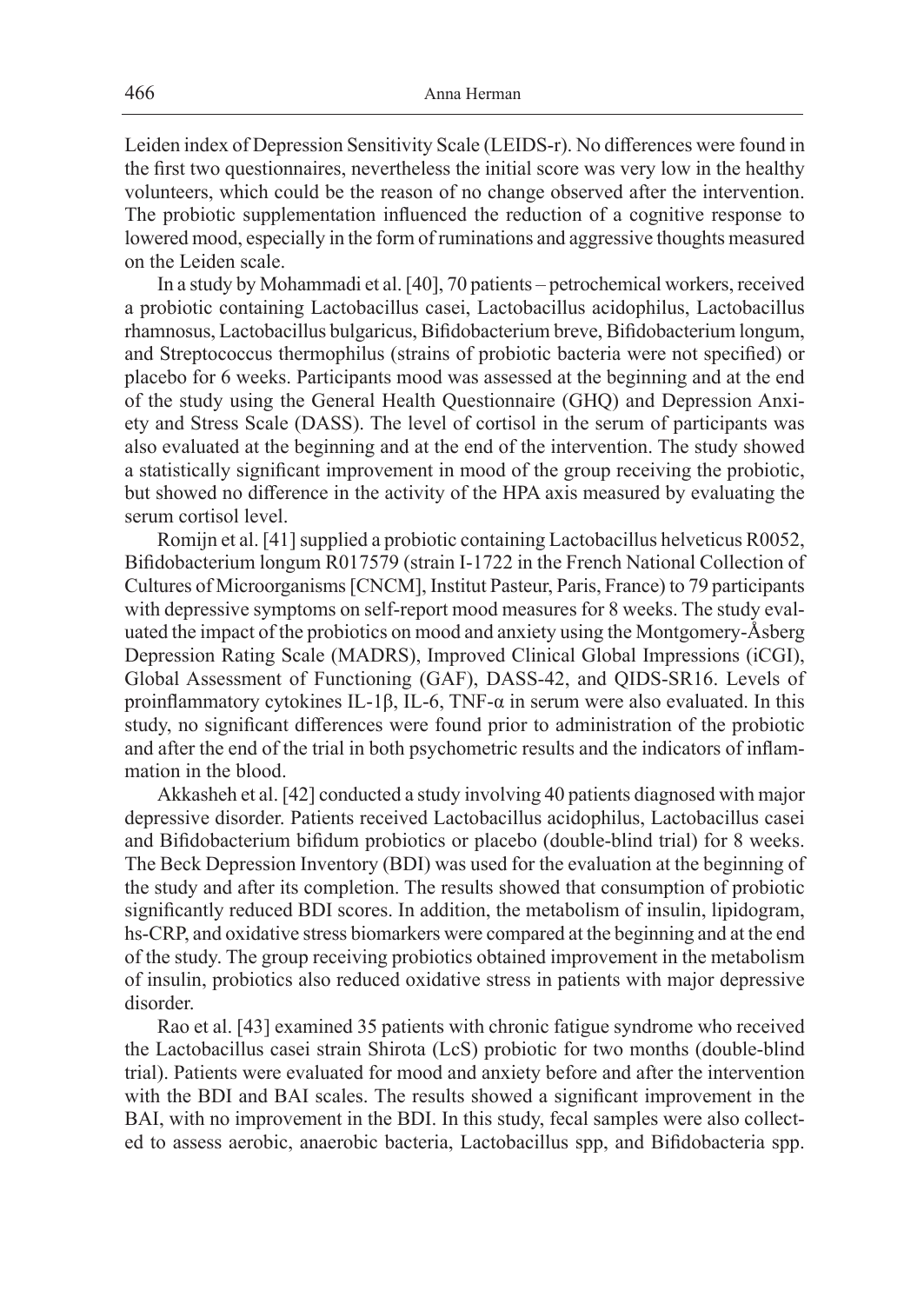As expected, the increase in the number of Lactobacillus was observed in the group receiving probiotic. Unexpectedly, in this group an increase in Bifidobacteria number was observed; this is a desirable phenomenon, because Bifidobacteria belong to the healthy intestinal bacterial microflora and its number is reduced in patients who suffer from chronic fatigue syndrome.

In 2013, a study on the impact of probiotic intervention on the activity of the areas of the brain responsible for emotional responses, assessed with the fMRI was published [44]. In this study, for 4 weeks, 12 healthy women consumed milk products with the addition of a set of probiotics containing Bifidobacterium animalis subsp lactis (CNCM strain number I-2494), Streptococcus thermophilus (CNCM strain number I-1630), Lactobacillus bulgaricus (CNCM strain number I-1632 and I-1519), and Lactococcus lactis subsp lactis (CNCM strain number I-1631), 11 women consumed unfermented milk, 13 women did not take any products. All of the participants were examined with the fMRI method before and after the intervention to observe the brain's response during the task of recognizing emotions on faces. The results showed that the consumption of probiotics reduced the activation in the insular cortex, somatosensory cortex and other neuronal areas responsible for affective functions in response to the task of recognizing emotions.

A pilot study conducted in 2017 by Pinto-Sanchez et al. [45] assessed the effectiveness of probiotics in patients diagnosed with IBS and mild to moderate depressive and anxiety symptoms. 44 patients were treated with Bifidobacterium longum NCC3001 or placebo for 6 weeks. The study showed an improvement in depressive symptoms after probiotic supplementation, no improvement in the severity of anxiety symptoms assessed using the HADS and STAI, and an improvement in the subjective quality of life of IBS patients. CNS imaging in the fMRI study performed before and after the intervention showed a reduction in limbic reactivity in response to negative emotions in patients receiving probiotic compared to those taking placebo.

## **Discussion**

Two meta-analyzes of studies on the influence of probiotics on depressive symptoms have been published so far. The meta-analysis of five randomized, double-blind, placebo-controlled clinical trials published in 2016 found the effects of probiotics on mood to be statistically significant in both depressed and healthy individuals [46]. The other meta-analysis of the research on the impact of probiotic interventions on patients' mood published in 2018 in relation to the meta-analysis of 2016 included five additional randomized clinical trials on healthy volunteers and two studies conducted in individuals with depressive symptoms [47]. The results of this meta-analysis showed that probiotic supplementation significantly improved the mood of individuals with mild to moderate depressive symptoms, but had statistically insignificant effects in healthy individuals. The results are therefore inconclusive.

In the five studies described above, healthy volunteers showed an improvement in psychometric tests after probiotic supplementation; however, in three studies no statistically significant difference in the results was observed, while in one of the studies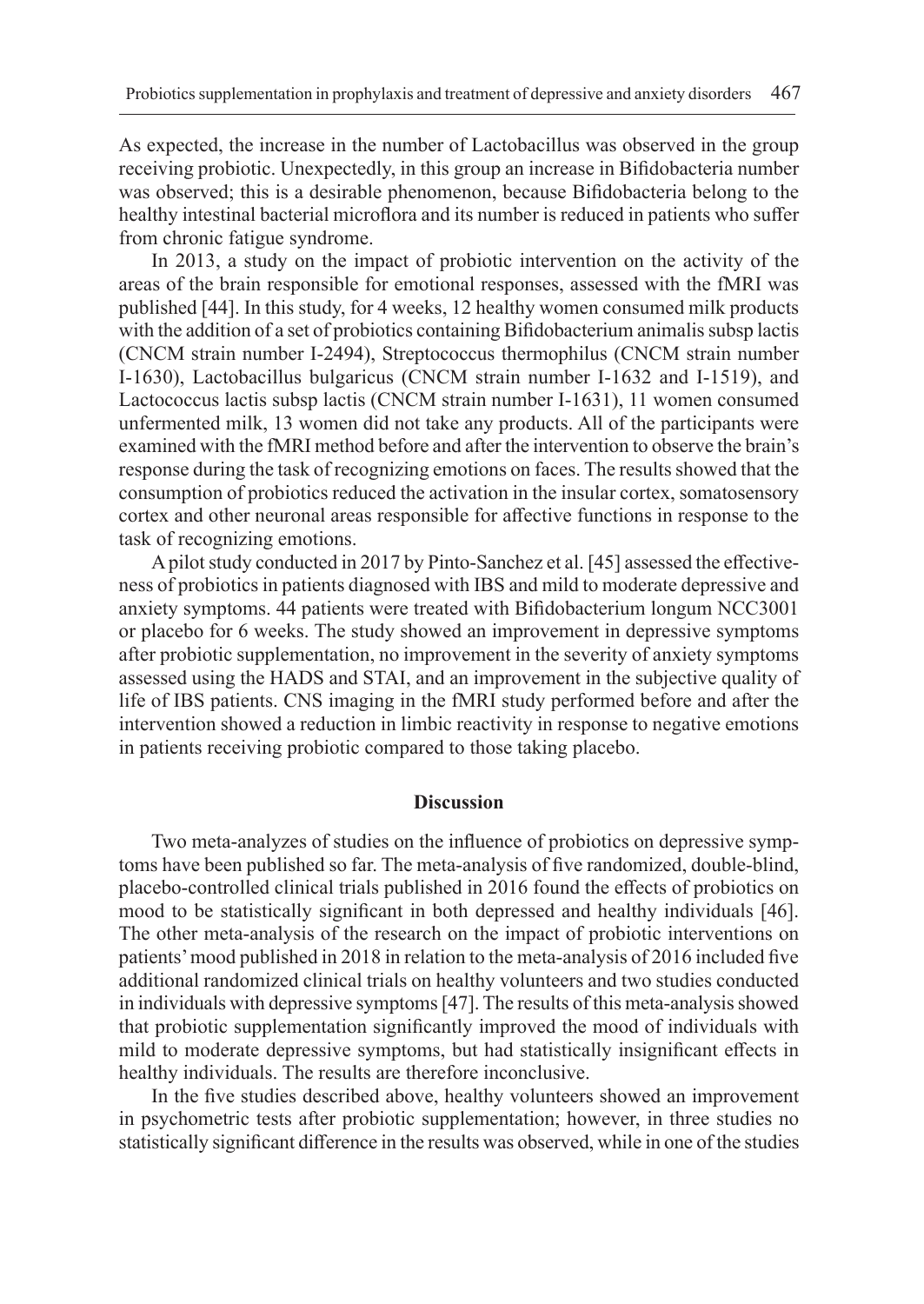the improvement occurred only in the group of patients with the lowest initial mood. Two studies assessed the level of cortisol as an indicator of the body's response to stress; only in one study a decrease in the level of cortisol after finishing the probiotic supplementation was observed. One attempt to intervene with probiotics was conducted on a group of patients diagnosed with depression, obtaining an improvement in the BDI. Another one was carried out on a group of patients with mild or moderate depressive and anxiety symptoms and IBS diagnosis, obtaining improvement in depressive symptoms after the probiotic supplementation, without improvement in the severity of anxiety symptoms.

The results of the evaluation of the composition of the intestinal microbiota in the healthy volunteers and patients with depression are also ambiguous; testing of fecal samples showed some differences, but in one of the studies they were not statistically significant. In both studies the diversity of bacterial flora was greater in patients with depression than in the healthy individuals, and the percentage of Bacteroidetes bacteria, as well as the number of bacteria Alistipes – one of the genus in the Bacteroidetes cluster – was higher than in the healthy group. The results of the study by Rao et al. [43], which showed an improvement in the composition of the intestinal flora after the probiotic supplementation of patients with chronic fatigue syndrome, are promising.

Based on the presented studies, the influence of probiotics supplementation on the symptoms of depression is difficult to determine because most of the studies have been conducted only on healthy volunteers. Different scales were used to assess mood changes of the subjects; they assess non-specific parameters such as lowered mood, irritability, severity of anxiety and stress. Factors such as sleep disorders were not taken into account.

Several studies have used MRI techniques in addition to psychometric tests to assess the effects of probiotic interventions in humans. Studies by Tillish et al. [44] and Pinto-Sanchez et al. [45], in which fMRI examination was performed before and after the intervention, showed that probiotic reduced brain reactivity associated with affective functions compared to placebo. A study in which 54 healthy volunteers received a mixture of probiotic Lactobacillus casei W56, Lactobacillus acidophilus W22, Lactobacillus paracasei W20, Bifidobacterium lactis W51, Lactobacillus salivarius W24, Lactococcus lactis W19, Bifidobacterium lactis W52, Lactobacillus plantarum W62, and Bifidobacterium bifidum W23 or placebo for 4 weeks, was published In 2018. The study aimed at investigating the influence of a multi-strain probiotic administration on whole-brain functional and structural changes in healthy volunteers. After supplementation of probiotics, the changes of brain activation in areas associated with emotions, attention control and behavior were observed in the fMRI study, but no structural changes in the brain were observed [48].

Studies described above did not consider diet, which has a significant impact on the intestinal microflora, although it was assumed that participants will not significantly change their diet during the study. Differences in the microbiota depending on sex and age were not taken into account either. The studies conducted so far concerned the adult population. Three of the above-mentioned studies concerned the population of people at the age of 60 or over. Studies on elderly people gave inconclusive results,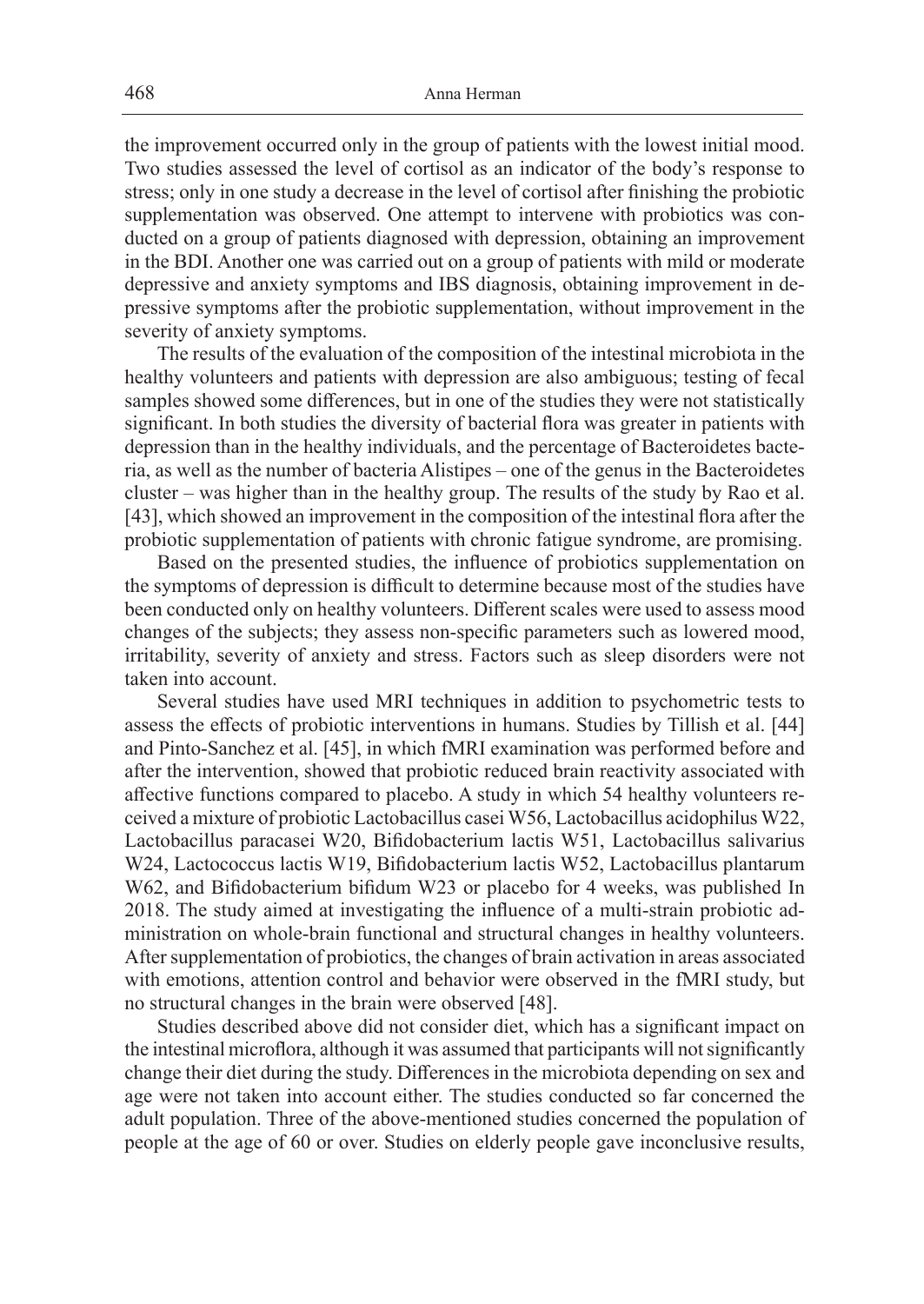therefore it is not possible to assess how the effectiveness of probiotics supplementation is determined by the age of the patients. There have been no studies on the impact of probiotic supplementation on depressive and anxiety disorders among children and adolescents. Another limitation of the studies was the duration of the trials – while antidepressants are tested for a minimum six week period [49], in some of the studies the supplementation of probiotics lasted for a shorter time. The examined groups were relatively small.

Based on the clinical trials carried out so far, the problem is the determination of the proper probiotic dose for the possible prophylaxis of affective disorders. In addition, there are signals from control institutions that many probiotic supplements available in Poland contain lower number of viable probiotic bacteria than declared by the producer still in the shelf-life period. It is therefore necessary to conduct studies of probiotics in order to assess the content of live bacteria during the shelf-life period. It is therefore necessary to carry out detailed studies of probiotics in order to assess the content of live bacteria during their shelf-life.

Different species and strains of bacteria were used in the above-mentioned studies, mainly rod-shaped bacteria from the genera Lactobacillus and Bifidobacterium. In many studies, a combination of several strains of bacteria was used, which does not allow to determine exactly which strains specifically affected the mood of the subjects. In an answer to a clinical question whether probiotic supplementation is effective in the treatment of symptoms of depression and anxiety, published in *The Family Physicians Inquiries Network* (FPIN) in 2018, authors cited a study in which the combination of three probiotic species slightly improved symptoms in patients diagnosed with depression [42], while in another study it was shown that Lactobacillus casei does not affect depressive symptoms in patients with chronic fatigue syndrome, but it reduced the anxiety symptoms [43, 50]. The supply of Lactobacillus increases the expression of GABA receptors in mice in areas of the brain associated with emotions [27]. Studies in mice showed that bacterial infections of the gastrointestinal tract and long-term inflammation were associated with the activation of brain areas related to anxiety and the occurrence of anxiety behaviors [51].

Further research on the potential use of probiotics as prophylaxis of anxiety disorders appears to be important due to high prevalence of anxiety disorders causing the necessity of using anxiolytic drugs, with a number of side effects, while probiotics are safe, even with long-term use [52]. This attribute of probiotics preparations may be of great importance for pregnant women and breast-feeding mothers, for whom the possibility of using anxiolytic drugs is limited. In 2018, a systematic review of human and animal studies regarding the relationship between stress, bacterial microflora of pregnant subjects, anxiety and depressive disorders in perinatal period was published. Stress affects changes in bacterial microflora both in reproductive tract and intestine of pregnant individuals. Fecal samples of animals subjected to stressors during pregnancy showed changes in relation to fecal samples of non-stressed animals, additionally differences in placental microbiota were found, however, not statistically significant. Changes in microbiota which occur under the influence of stress, can have potentially great impact on the mental state of pregnant women due to inflammation they cause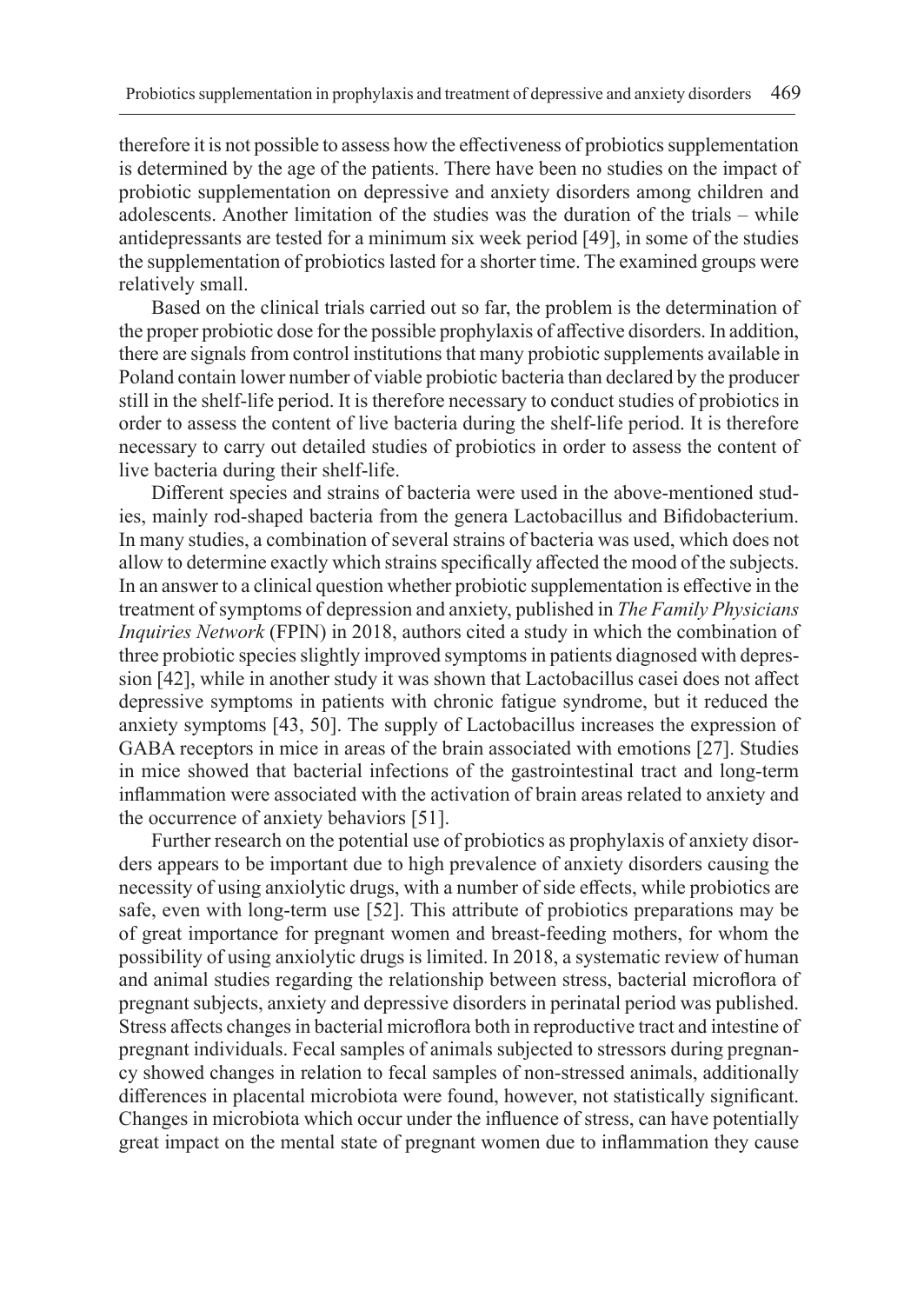[53]. In a study by Slykerman et al. [54] published in 2017, pregnant women consuming the probiotic had statistically significant reduction in the severity of depressive and anxiety symptoms and lower rate of postpartum depression compared to subjects taking placebo.

## **Recapitulation**

Previous clinical trials on effectiveness of probiotics in prevention and treatment of depressive and anxiety disorders included too small groups of persons to be able to unequivocally assess the effectiveness of probiotics in this application. The object of concern in the published studies was not so much treatment of depression, but improvement of patients' mood; the reason is that they were carried out on healthy volunteers.

It is possible that taking probiotics could prevent disturbances in the composition of intestinal microbiota as a result of chronic stress; by reducing inflammation and increasing serotonin biosynthesis, the use of probiotics could be part of prevention of depression.

An important advantage of probiotic supplementation is the fact that, as current studies show, no serious side-effects have been observed after ingestion of the products in question.

It is necessary to conduct further research, especially in groups of patients diagnosed with depression, children and adolescents, taking into account a possibly larger number of respondents and longer duration of tests to assess the use of probiotics as an element of prophylaxis and perhaps, in the future, of treatment of depressive and anxiety disorders.

#### **Acknowledgement**

*The author is sincerely grateful to Professor Tomasz Wolańczyk for his critical appraisal of the text as well as for his highly valuable comments.*

## **References**

- 1. Turnbaugh PJ, Ley RE, Hamady M, Fraser-Liggett CM, Knight R, Gordon JI. *The human microbiome project*. Nature 2007; 449(7164): 804–810.
- 2. Kornacka M. *Flora bakteryjna pokarmu naturalnego*. Pediatria Polska 2007; 82(12): 905–909.
- 3. Sudo N, Sawamura S, Tanaka K, Aiba Y, Kubo C, Koga Y. *The requirement of intestinal bacterial flora for the development of an IgE production system fully susceptible to oral tolerance induction*. J. Immunol. 1997; 159(4): 1739–1745.
- 4. Mazmanian SK, Liu CH, Tzianabos AO, Kasper DL. *An immunomodulatory molecule of symbiotic bacteria directs maturation of the host immune system*. Cell. 2005; 122(1): 107–118.
- 5. Sudo N, Chida Y, Aiba Y, Sonoda J, Oyama N, Yu XN et al. *Postnatal microbial colonization programs the HPA system for stress response in mice*. J. Physiol. 2004; 558(Pt 1): 263–275.
- 6. Stappenbeck TS, Hooper LV, Gordon JI. *Developmental regulation of intestinal angiogenesis by indigenous microbes via Paneth cells*. Proc. Natl. Acad. Sci. U S A 2002; 99(24): 15451–15455.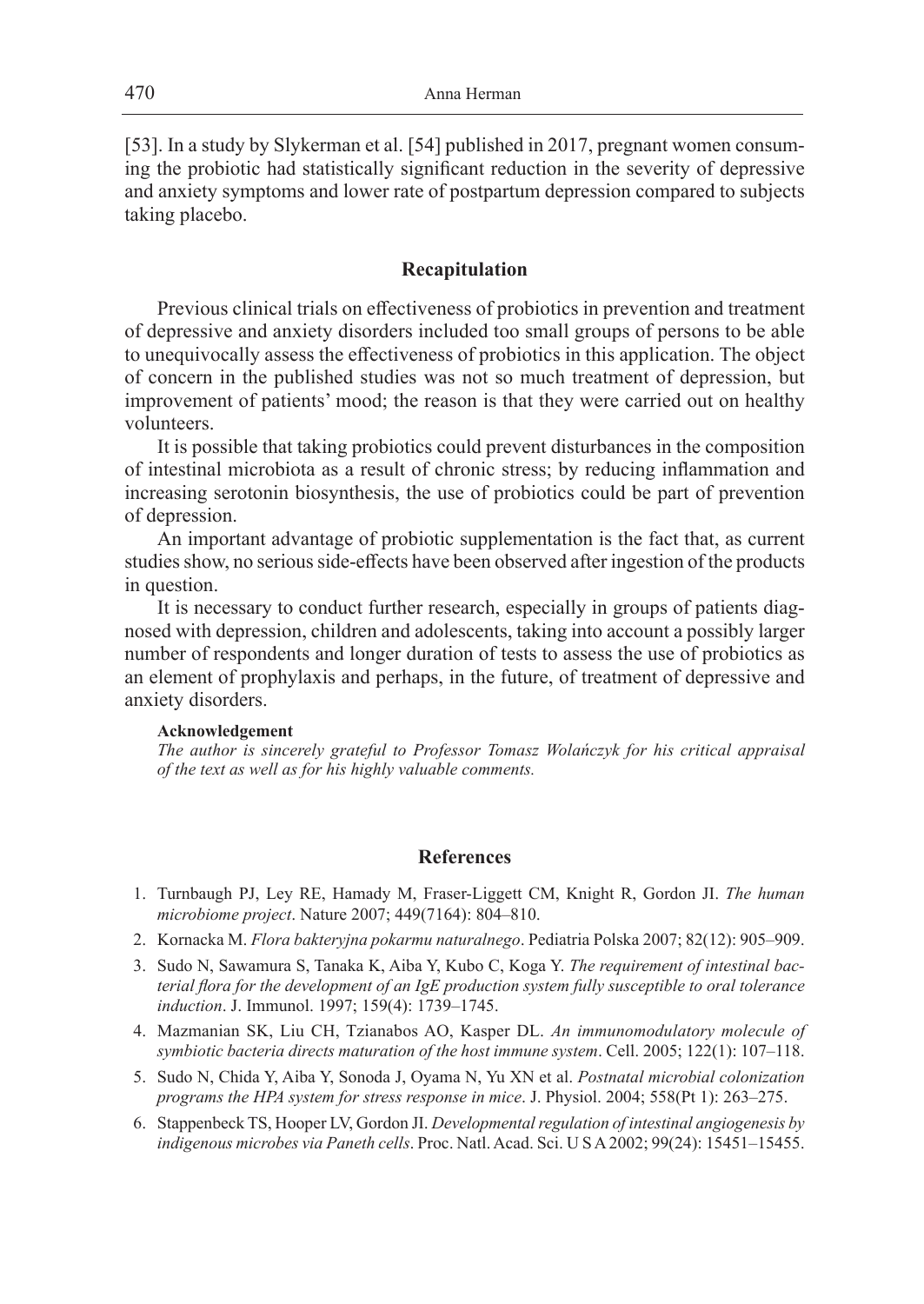- 7. Tannock GW. *Studies of the intestinal microflora: A prerequisite for the development of probiotics*. Int. Dairy J. 1998; 8(5–6): 527–533.
- 8. Tannock GW*. A fresh look at the intestinal microflora*. In: Tannock GW, editor. *Probiotics: A critical review*. UK, Horizon Scientific Press; 1999. P. 5–14.
- 9. Lozupone CA, Stombaugh JI, Gordon JI, Jansson JK, Knight R. *Diversity, stability and resilience of the human gut microbiota*. Nature 2012; 489(7415): 220–230.
- 10. Cho I, Blaser MJ. *The human microbiome: At the interface of health and disease*. Nat. Rev. Genet. 2012; 13(4): 260–270.
- 11. Olszewska J, Jagusztyn-Krynicka EK. *Human Microbiome Project mikroflora jelit oraz jej wpływ na fizjologię i zdrowie człowieka*. Postępy Mikrobiologii 2012; 51(4): 243–256.
- 12. Xu J, Mahowald MA, Ley RL, Lozupone CA, Hamady M, Martens EC et al. *Evolution of symbiotic bacteria in the distal human intestine*. PLoS. Biol. 2007; 5(7): e156.
- 13. Rakowska M, Lichosik M, Kacik J, Kalicki B. *Wpływ mikrobioty na zdrowie człowieka*. Pediatr. Med. Rodz. 2016; 12(4): 404–412.
- 14. Eckburg PB, Bik EM, Bernstein CN, Purdom E, Dethlefsen L, Sargent M et al. *Diversity of the human intestinal microbial flora*. Science 2005; 308(5728): 1635–1638.
- 15. O'Toole PW, Cooney JC. *Probiotic bacteria influence the composition and function of the intestinal microbiota*. Interdiscip. Perspect. Infect. Dis. 2008; 2008. Article ID 175285.
- 16. Ulluwishewa D, Anderson RC, McNabb WC, Moughan PJ, Wells JM, Roy NC. *Regulation of tight junction permeability by intestinal bacteria and dietary components*. J. Nutr. 141(5): 769–776.
- 17. Finegold SM, Molitoris D, Song Y, Liu C, Vaisanen ML, Bolte E et al. *Gastrointestinal microflora studies in late-onset autism*. Clin. Infect. Dis. 2002; 35(Suppl. 1): S6–S16.
- 18. O'Mahony SM, Marchesi JR, Scully P, Codling C, Ceolho AM, Quigley EM et al. *Early life stress alters behavior, immunity, and microbiota in rats: Implications for irritable bowel syndrome and psychiatric illnesses*. Biol. Psychiatry 2009; 65(3): 263–267.
- 19. Maes M, Kubera M, Leunis JC. *The gut-brain barrier in major depression: Intestinal mucosal dysfunction with an increased translocation of LPS from gram negative enterobacteria (leaky gut) plays a role in the inflammatory pathophysiology of depression*. Neuro. Endocrinol. Lett. 2008; 29(1): 117–124.
- 20. Filuś J, Rybakowski I. *Stężenie BDNF w surowicy a nasilenie objawów depresji*. Neuropsychiatria i Neuropsychologia 2010; 5(3–4): 155–162.
- 21. Heijtz RD, Wang S, Anuar F, Qian Y, Björkholm B, Samuelsson A et al. *Normal gut microbiota modulates brain development and behavior*. Proc. Natl. Acad. Sci. U S A 2011; 108(7): 3047–3052.
- 22. Desbonnet L, Garrett L, Clarke G, Kiely B, Cryan JF, Dinan TG. *Effects of the probiotic Bifidobacterium infantis in the maternal separation model of depression*. Neuroscience 2010; 170(4): 1179–1188.
- 23. Zareie M, Johnson-Henry K, Jury J, Yang PC, Ngan BY, McKay DM et al. *Probiotics prevent bacterial translocation and improve intestinal barrier function in rats following chronic psychological stress*. Gut. 2006; 55(11): 1553–1560.
- 24. Kubera M, Basta-Kaim A, Holan V, Simbirtsev A, Roman A, Pigareva N et al. *Effect of mild chronic stress, as a model of depression, on the immunoreactivity of C57BL/6 mice*. Int. J. Immunopharmacol. 1998; 20(12): 781–789.
- 25. Desbonnet L, Garrett L, Clarke G, Bienenstock J, Dinan TG. *The probiotic Bifidobacteria infantis: An assessment of potential antidepressant properties in the rat*. J. Psychiat. Res. 2009; 43(2): 164–174.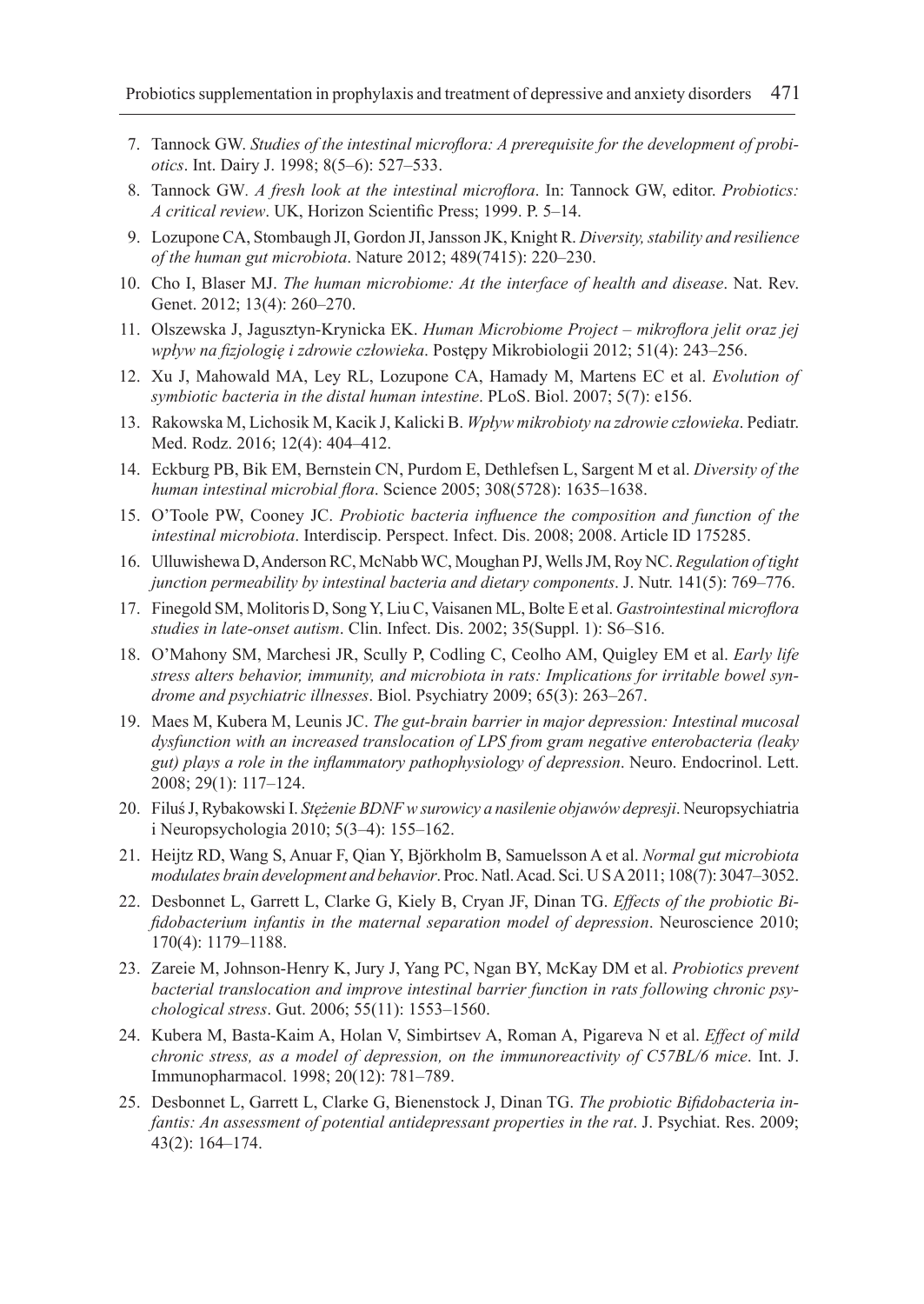- 26. Turzyńska D, Szyndler J, Maciejak P, Sobolewska A, Płaźnik A. *Kwas kynureninowy neuroprotekcyjna substancja w chorobach ośrodkowego układu nerwowego*. Postępy Psychiatrii i Neurologii 2010; 19(1): 61–72.
- 27. Bravo JA, Forsythe P, Chew MV, Escaravage E, Savignac HM, Dinan TG et al. *Ingestion of Lactobacillus strain regulates emotional behavior and central GABA receptor expression in a mouse via the vagus nerve*. Proc. Natl. Acad. Sci. U S A 2011; 108(38): 16050–16055.
- 28. Iyer LM, Aravind L, Coon SL, Klein DC, Koonin EV. *Evolution of cell-cell signaling in animals: Did late horizontal gene transfer from bacteria have a role?* Trends Genet. 2004; 20(7): 292–299.
- 29. Garakani A, Win T, Virk S, Gupta S, Kaplan D, Masand PS. *Comorbidity of irritable bowel syndrome in psychiatric patients: A review*. Am. J. Ther. 2003; 10(1): 61–67.
- 30. Phillips JGP. *The treatment of melancholia by the lactic acid bacillus*. J. Mental. Sci. 1910; 56(234): 422–431.
- 31. Jiang H, Ling Z, Zhang Y, Mao H, Ma Z, Yin Y et al. *Altered fecal microbiota composition in patients with major depressive disorder*. Brain Behav. Immun. 2015; 48: 186–194.
- 32. Naseribafrouei A, Hestad K, Avershina E, Sekelja M, Linløkken A, Wilson R et al. *Correlation between the human fecal microbiota and depression*. Neurogastroenterol. Motil. 2014; 26(8): 1155–1162.
- 33. Benton D, Williams C, Brown A. *Impact of consuming a milk drink containing a probiotic on mood and cognition*. Eur. J. Clin. Nutr. 2007; 61(3): 355–361.
- 34. Messaoudi M, Lalonde R, Violle N, Javelot H, Desor D, Nejdi A et al. *Assessment of psychotropic-like properties of a probiotic formulation (Lactobacillus helveticus R0052 and Bifidobacterium longum R0175) in rats and human subjects*. Br. J. Nutr. 2011; 105(5): 755–764.
- 35. Messaoudi M, Violle N, Bisson JF, Desor D, Javelot H, Rougeot C et al. *Beneficial psychological effects of a probiotic formulation (Lactobacillus helveticus R0052 and Bifidobacterium longum R0175) in healthy human volunteers*. Gut Microbes 2011; 2(4): 256–261.
- 36. Chung YC, Jin HM, Cui Y, Kim DS, Jung JM, Park JI et al. *Fermented milk of Lactobacillus helveticus IDCC3801 improves cognitive functioning during cognitive fatigue tests in healthy older adults.* J. Funct. Foods 2014; 10: 465–474.
- 37. Shinkai S, Toba M, Saito T, Sato I, Tsubouchi M, Taira K et al. *Immunoprotective effects of oral intake of heat-killed Lactobacillus pentosus strain b240 in elderly adults: A randomised, double-blind, placebo-controlled trial*. Br. J. Nutr. 2013; 109(10): 1856–1865.
- 38. Östlund-Lagerström L, Kihlgren A, Repsilber D, Björkstén B, Brummer RJ, Schoultz I. *Probiotic administration among free-living older adults: A double blinded, randomized, placebo-controlled clinical trial*. Nutr. J. 2015; 15(1): 80.
- 39. Steenbergen L, Sellaro R, Hemert van S, Bosh JA, Colzato LS. *A randomized controlled trial to test the effect of multispecies probiotics on cognitive reactivity to sad mood*. Brain Behav. Immun. 2015; 48: 258–264.
- 40. Mohammadi AA, Jazayeri S, Khosravi-Darani K, Solati Z, Mohammadpour N, Asemi Z et al. *The effects of probiotics on mental health and hypothalamic-pituitary-adrenal axis: A randomized, double-blind, placebo-controlled trial in petrochemical workers*. Nutr. Neurosci. 2015; 19(9): 387–395.
- 41. Romijn AR, Rucklidge JJ, Kuijer RG, Frampton C. *A double-blind, randomized, placebo-controlled trial of Lactobacillus helveticus and Bifidobacterium longum for the symptoms of depression*. Aust. N Z J. Psychiatry 2017; 51(8): 810–821.